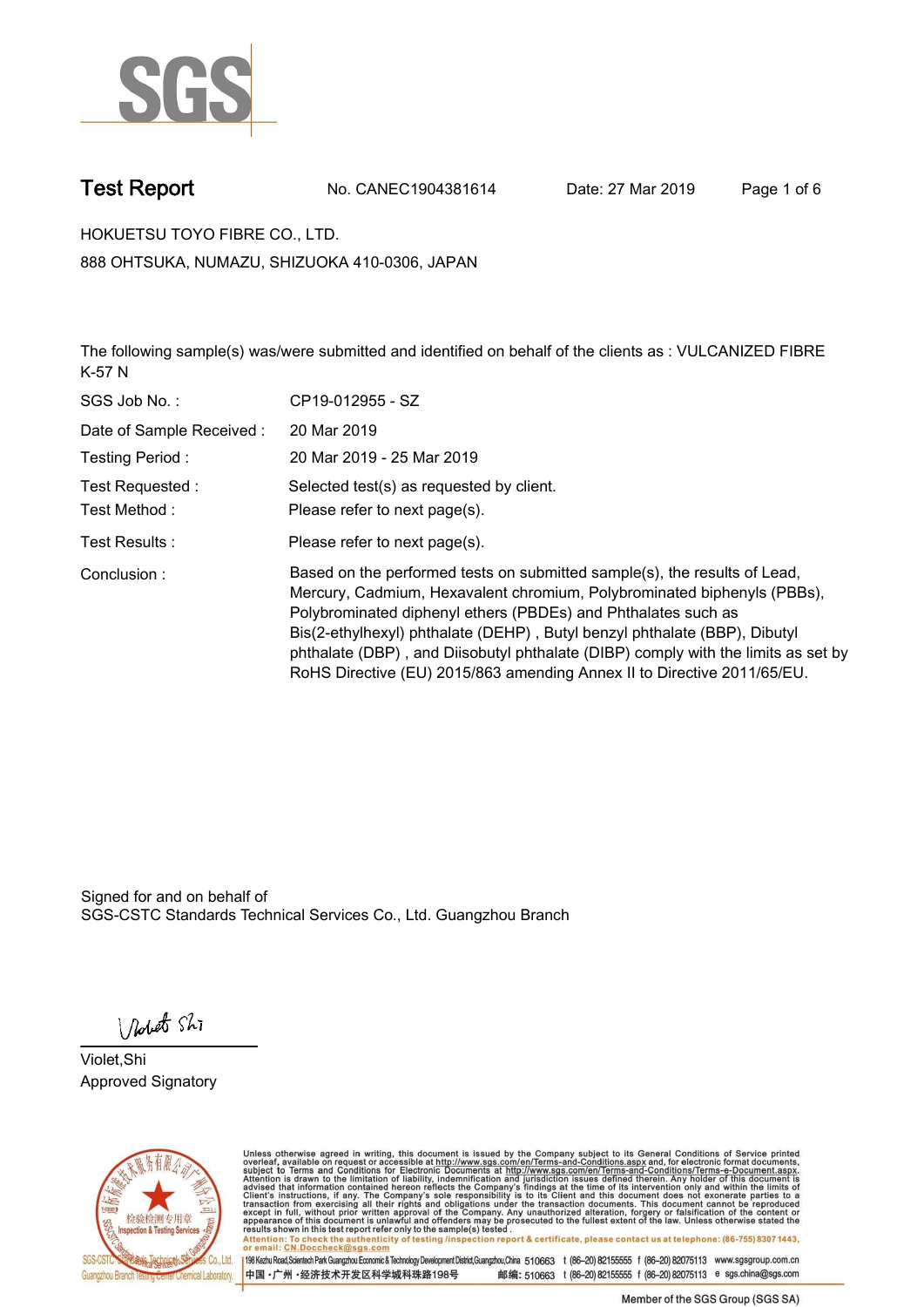

**Test Report. No. CANEC1904381614 Date: 27 Mar 2019. Page 2 of 6.**

**Test Results :.**

**Test Part Description :.**

| Specimen No.    | SGS Sample ID    | <b>Description</b> |  |
|-----------------|------------------|--------------------|--|
| SN <sub>1</sub> | CAN19-043816.010 | Gray material      |  |

**Remarks :.(1) 1 mg/kg = 1 ppm = 0.0001%.**

**(2) MDL = Method Detection Limit.**

- **(3) ND = Not Detected ( < MDL ).**
- **(4) "-" = Not Regulated.**

### **RoHS Directive (EU) 2015/863 amending Annex II to Directive 2011/65/EU.**

**Test Method :. With reference to IEC 62321-4:2013+A1:2017, IEC 62321-5:2013, IEC 62321-7-2:2017 , IEC 62321-6:2015 and IEC 62321-8:2017, analyzed by ICP-OES , UV-Vis and GC-MS ..**

| Test Item(s)               | Limit                    | Unit  | <b>MDL</b>               | 010       |
|----------------------------|--------------------------|-------|--------------------------|-----------|
| Cadmium (Cd)               | 100                      | mg/kg | $\overline{2}$           | <b>ND</b> |
| Lead (Pb)                  | 1,000                    | mg/kg | $\overline{c}$           | <b>ND</b> |
| Mercury (Hg)               | 1,000                    | mg/kg | 2                        | <b>ND</b> |
| Hexavalent Chromium (CrVI) | 1,000                    | mg/kg | 8                        | <b>ND</b> |
| Sum of PBBs                | 1,000                    | mg/kg | $\overline{\phantom{a}}$ | <b>ND</b> |
| Monobromobiphenyl          |                          | mg/kg | 5                        | <b>ND</b> |
| Dibromobiphenyl            | $\overline{\phantom{a}}$ | mg/kg | 5                        | <b>ND</b> |
| Tribromobiphenyl           | -                        | mg/kg | 5                        | <b>ND</b> |
| Tetrabromobiphenyl         |                          | mg/kg | 5                        | <b>ND</b> |
| Pentabromobiphenyl         | -                        | mg/kg | 5                        | <b>ND</b> |
| Hexabromobiphenyl          |                          | mg/kg | 5                        | <b>ND</b> |
| Heptabromobiphenyl         | -                        | mg/kg | 5                        | <b>ND</b> |
| Octabromobiphenyl          | -                        | mg/kg | 5                        | <b>ND</b> |
| Nonabromobiphenyl          |                          | mg/kg | 5                        | ND        |
| Decabromobiphenyl          |                          | mg/kg | 5                        | <b>ND</b> |
| Sum of PBDEs               | 1,000                    | mg/kg | $\overline{\phantom{a}}$ | <b>ND</b> |
| Monobromodiphenyl ether    |                          | mg/kg | 5                        | <b>ND</b> |
| Dibromodiphenyl ether      | -                        | mg/kg | 5                        | <b>ND</b> |
| Tribromodiphenyl ether     | -                        | mg/kg | 5                        | <b>ND</b> |
| Tetrabromodiphenyl ether   |                          | mg/kg | 5                        | <b>ND</b> |
| Pentabromodiphenyl ether   |                          | mg/kg | 5                        | <b>ND</b> |
|                            |                          |       |                          |           |



Unless otherwise agreed in writing, this document is issued by the Company subject to its General Conditions of Service printed overleaf, available on request or accessible at http://www.sgs.com/en/Terms-and-Conditions.asp Attention: To check the authenticity of testing /inspection report & certificate, please contact us at telephone: (86-755) 8307 1443,

or email: CN.Doccheck@sgs.com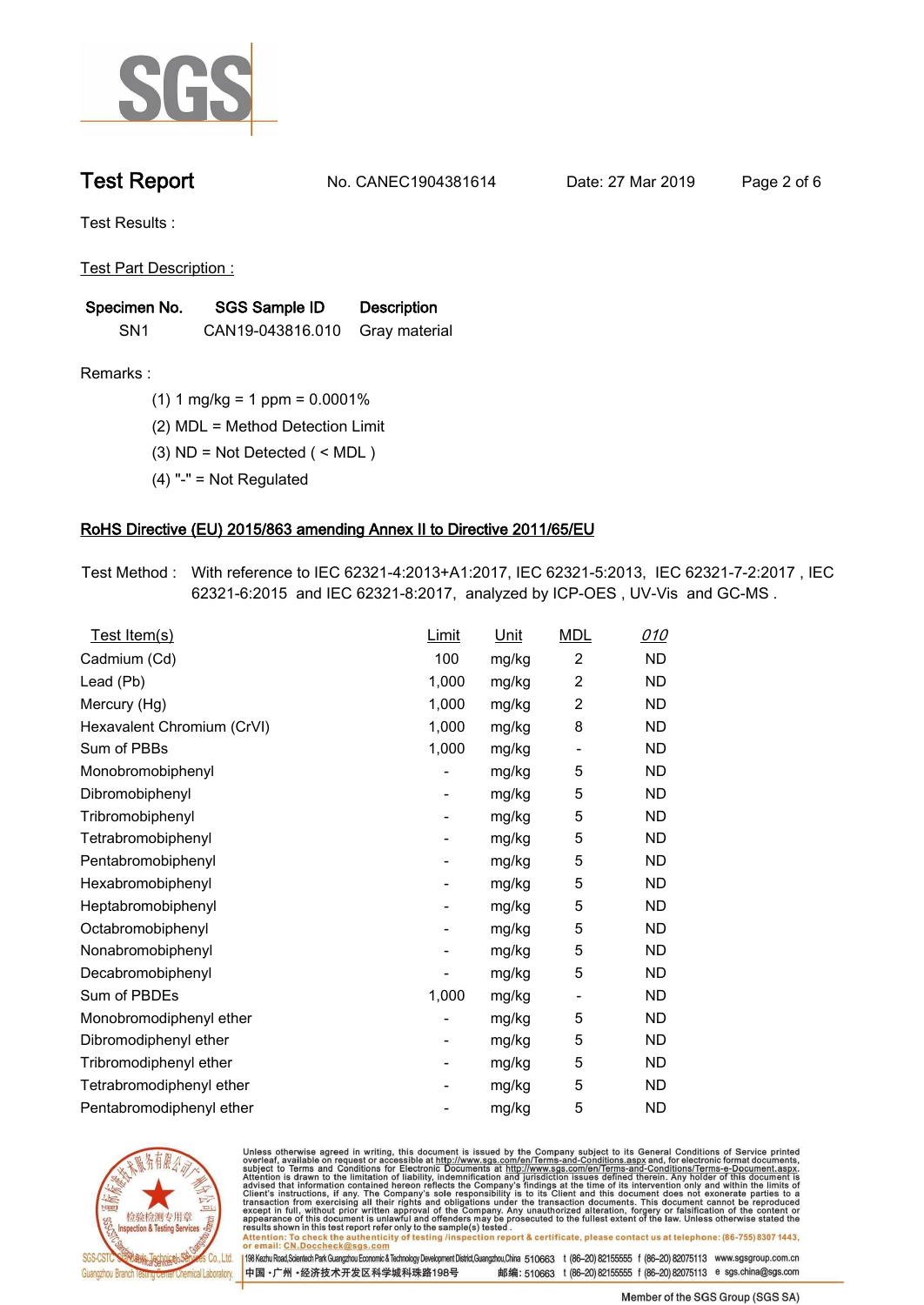

| <b>Test Report</b>                  | No. CANEC1904381614<br>Date: 27 Mar 2019 |       | Page 3 of 6 |            |  |
|-------------------------------------|------------------------------------------|-------|-------------|------------|--|
| Test Item(s)                        | Limit                                    | Unit  | <b>MDL</b>  | <u>010</u> |  |
| Hexabromodiphenyl ether             | -                                        | mg/kg | 5           | <b>ND</b>  |  |
| Heptabromodiphenyl ether            | ۰                                        | mg/kg | 5           | <b>ND</b>  |  |
| Octabromodiphenyl ether             | ۰                                        | mg/kg | 5           | ND.        |  |
| Nonabromodiphenyl ether             | -                                        | mg/kg | 5           | <b>ND</b>  |  |
| Decabromodiphenyl ether             | ٠                                        | mg/kg | 5           | <b>ND</b>  |  |
| Dibutyl phthalate (DBP)             | 1.000                                    | mg/kg | 50          | <b>ND</b>  |  |
| Butyl benzyl phthalate (BBP)        | 1.000                                    | mg/kg | 50          | <b>ND</b>  |  |
| Bis (2-ethylhexyl) phthalate (DEHP) | 1.000                                    | mg/kg | 50          | <b>ND</b>  |  |
| Diisobutyl Phthalates (DIBP)        | 1.000                                    | mg/kg | 50          | ND.        |  |

**Notes :.**

**(1) The maximum permissible limit is quoted from RoHS Directive (EU) 2015/863.IEC 62321 series is equivalent to EN 62321 series** 

**http://www.cenelec.eu/dyn/www/f?p=104:30:1742232870351101::::FSP\_ORG\_ID,FSP\_LANG\_ID:12586 37,25.**



Unless otherwise agreed in writing, this document is issued by the Company subject to its General Conditions of Service printed<br>overleaf, available on request or accessible at http://www.sgs.com/en/Terms-and-Conditions.as Manus and The Check the authenticity of testing /inspection report & certificate, please contact us at telephone: (86-755) 8307 1443,

or email: CN.Doccheck@sgs.com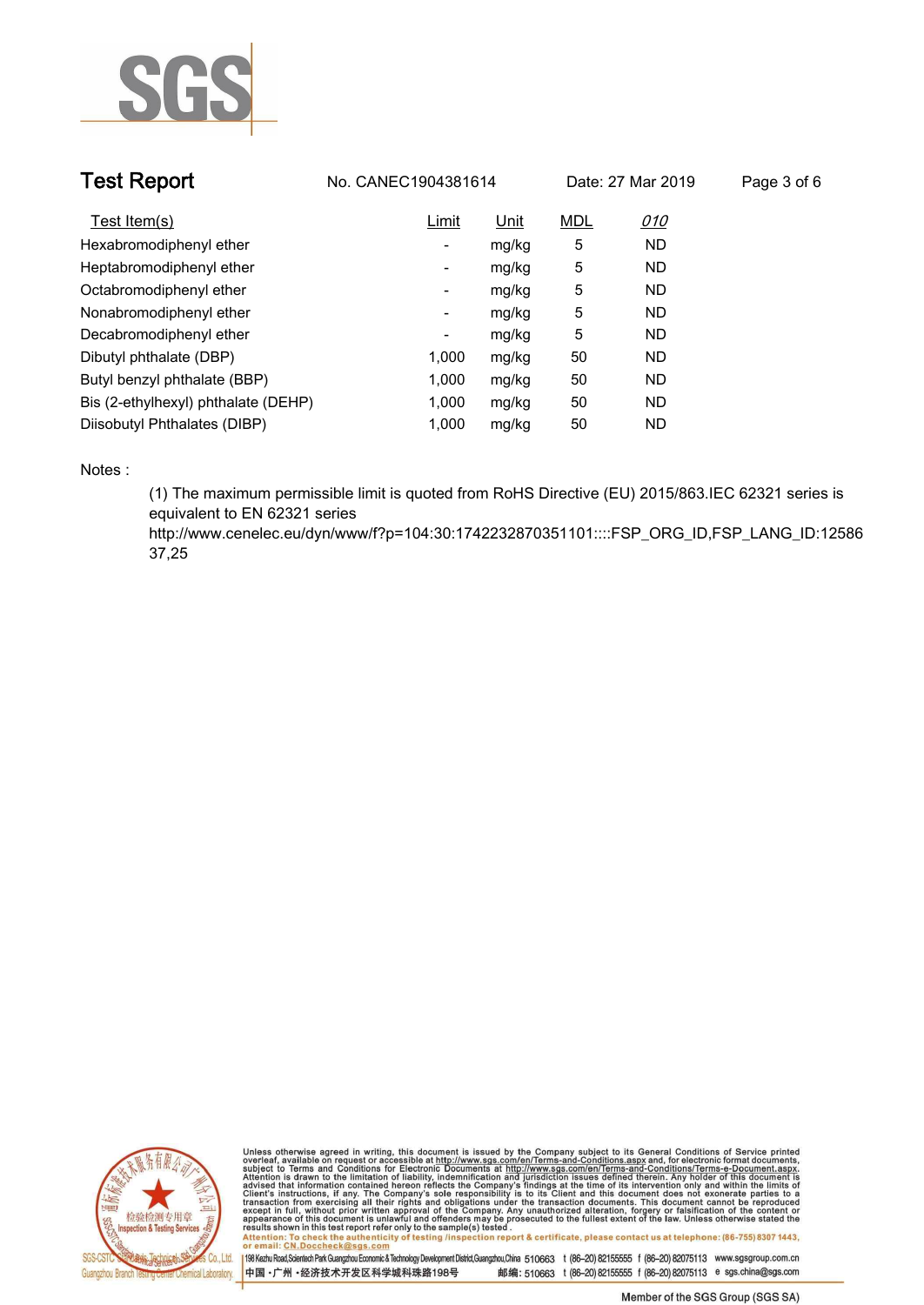

**Test Report. No. CANEC1904381614 Date: 27 Mar 2019. Page 4 of 6.**

## **ATTACHMENTS Pb/Cd/Hg/Cr6+/PBBs/PBDEs Testing Flow Chart**

**1) These samples were dissolved totally by pre-conditioning method according to below flow chart. (Cr6+ and PBBs/PBDEs test method excluded).**





Unless otherwise agreed in writing, this document is issued by the Company subject to its General Conditions of Service printed<br>overleaf, available on request or accessible at http://www.sgs.com/en/Terms-and-Conditions.as

results shown in this test report refer only to the sample(s) tested .<br>Attention: To check the authenticity of testing /inspection report & certificate, please contact us at telephone: (86-755) 8307 1443,<br>or email: <u>CN.Doc</u>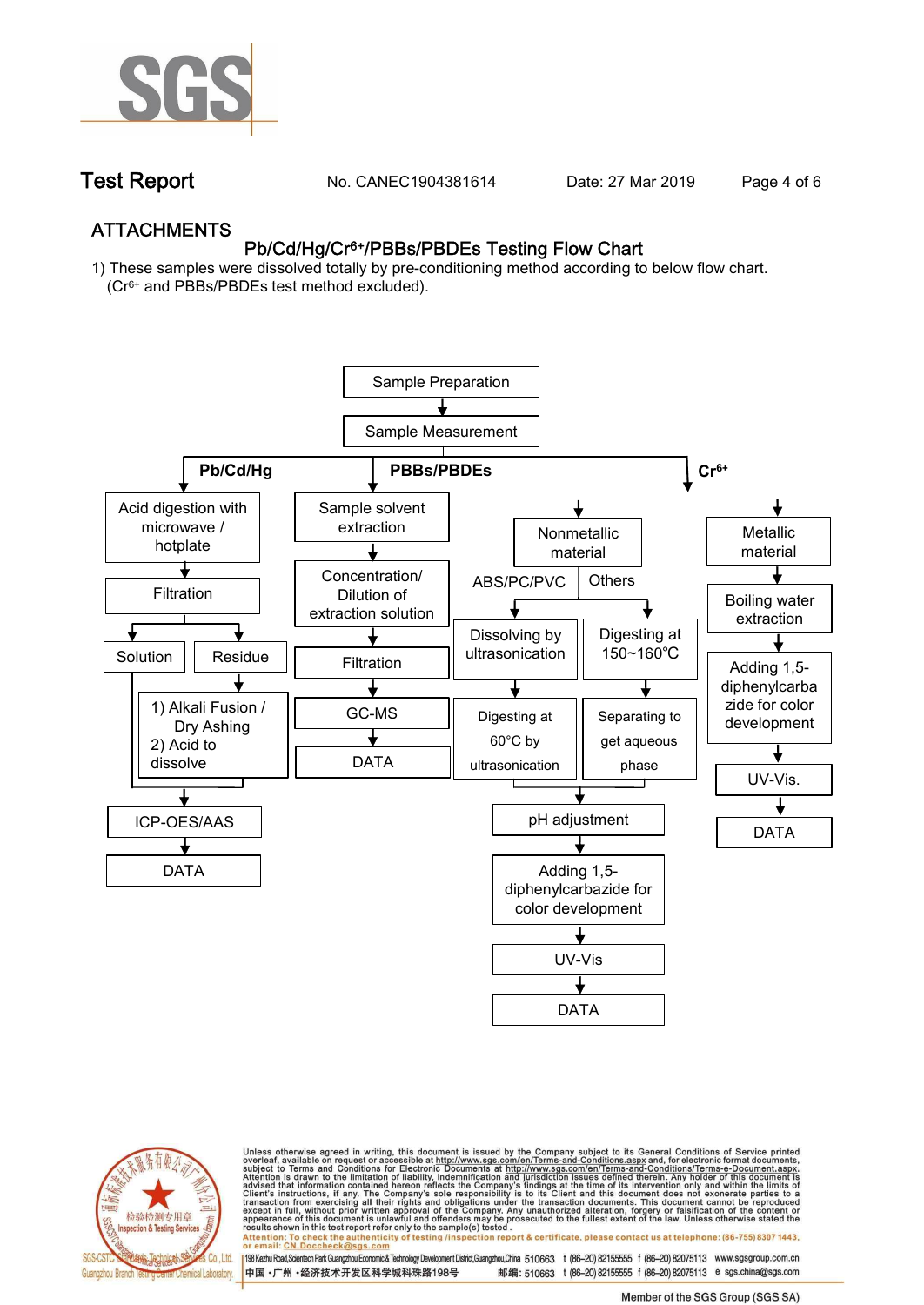

**Test Report. No. CANEC1904381614 Date: 27 Mar 2019. Page 5 of 6.**

# **ATTACHMENTS Phthalates Testing Flow Chart**





Unless otherwise agreed in writing, this document is issued by the Company subject to its General Conditions of Service printed<br>overleaf, available on request or accessible at http://www.sgs.com/en/Terms-and-Conditions.as

results shown in this test report refer only to the sample(s) tested .<br>Attention: To check the authenticity of testing /inspection report & certificate, please contact us at telephone: (86-755) 8307 1443,<br>or email: <u>CN.Doc</u>